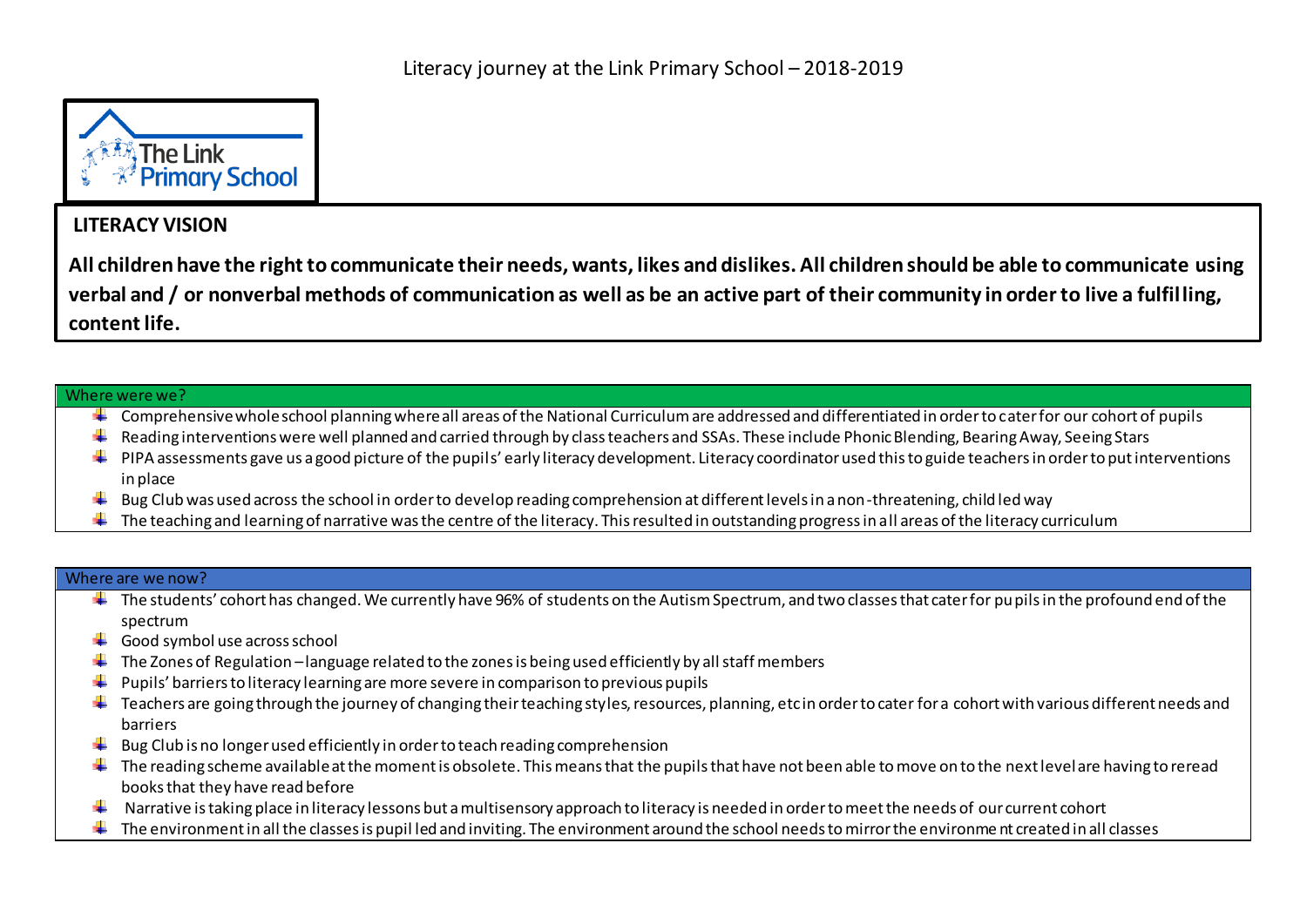| Where do we want to be?                                                                                                                                                     |  |  |  |  |  |
|-----------------------------------------------------------------------------------------------------------------------------------------------------------------------------|--|--|--|--|--|
| 1. Return narrative teaching and learning into the soul of literacy development in all classes across the school by planning and delivering a multisensory approach to      |  |  |  |  |  |
| literacy away from teacher led lessons into a child led sensory lessons where pupils develop skills both in the school and at home / community                              |  |  |  |  |  |
| 2. A new reading scheme has been ordered. The topics covered in these books are motivational to all children across the school                                              |  |  |  |  |  |
| The introduction of Rapid Readers as a reading scheme for higher achievers, i.e. Hazel class, AW and SG                                                                     |  |  |  |  |  |
| 4. Multisensory approach to writing                                                                                                                                         |  |  |  |  |  |
| Developing executive functioning skills such as sequencing, utilizing memory recall, representational competence through a balanced and multisensory literacy<br>curriculum |  |  |  |  |  |

- 6. Use Bug Club efficiently and effectively across the school in order to teach, and engage in reading comprehension and reading for pleasure
- 7. Develop the environment in order to provide opportunities for literacy development across the school, including outside areas

| How will we get there? |                                                                   |            |             |                                                 |  |  |  |  |
|------------------------|-------------------------------------------------------------------|------------|-------------|-------------------------------------------------|--|--|--|--|
| Target                 | Action                                                            | Lead       | Timescale   | Impact (by July 2019)                           |  |  |  |  |
| To develop             | NGJ will plan, teach and evaluate literacy sessions alongside     | <b>NGJ</b> | Spring 2019 | All teachers will be more confident when        |  |  |  |  |
| multisensory teaching  | teachers across the school                                        |            |             | delivering multisensory approach to teaching    |  |  |  |  |
| and learning in the    | Planning, sequencing, recalling skills will be developed by all   | NGJ and    | Summer 2019 | and learning literacy                           |  |  |  |  |
| literacy curriculum    | students through a thorough long term plan for literacy           | Teachers   |             |                                                 |  |  |  |  |
|                        | Opportunities for the development of early literacy areas such    |            |             |                                                 |  |  |  |  |
|                        | as vocabulary and early communication skills will be part and     |            |             |                                                 |  |  |  |  |
|                        | parcel of the teaching and learning of literacy for those pupils  |            |             |                                                 |  |  |  |  |
|                        | with more severe needs and barriers                               |            |             |                                                 |  |  |  |  |
| To introduce Pearson   | NGJ will present the new reading scheme to teachers               | NGI        | Summer 2019 | The new reading schemes will be enjoyed across  |  |  |  |  |
| reading scheme,        | All teachers to replace the schemes successfully by reassessing   | All        |             | the school                                      |  |  |  |  |
| including Rapid        | levels                                                            | teachers   |             | The new reading schemes will promote reading    |  |  |  |  |
| Readers, across the    | TD will support to keep the reading areas across the school       | <b>ST</b>  |             | for pleasure                                    |  |  |  |  |
| school                 | tidy and accessible                                               |            |             |                                                 |  |  |  |  |
| To teach prewriting    | Class teachers will develop own sequence of activities that       | <b>NGJ</b> | Summer 2019 | Pupils to develop the crucial prewriting skills |  |  |  |  |
| skills as part of      | promote fine motor and prewriting skills according to their       | <b>NA</b>  |             | and have these secure in order to further       |  |  |  |  |
| writing development    | individual students                                               | Teachers   |             | develop writing and reading                     |  |  |  |  |
|                        |                                                                   | OT         |             |                                                 |  |  |  |  |
|                        |                                                                   |            |             |                                                 |  |  |  |  |
| To improve the         | NGJ will audit the displays and resources in the outside areas    | <b>NGJ</b> | Spring 2019 | The displays across the school will be          |  |  |  |  |
| school environment     | of the school in order to make these areas interactive            | <b>MM</b>  |             | interactive, promoting questioning and pupils   |  |  |  |  |
| in order to promote    | resources where pupils' voices can be prompted                    | SD         |             | voice; as well as being linked to current topic |  |  |  |  |
| literacy across the    | NGJ will order resources that will promote prewriting skills, the | <b>ST</b>  |             | areas                                           |  |  |  |  |
| different areas in the | love of reading, mark making in the outside areas, i.e. garden    |            |             |                                                 |  |  |  |  |
|                        | and playground                                                    |            |             |                                                 |  |  |  |  |